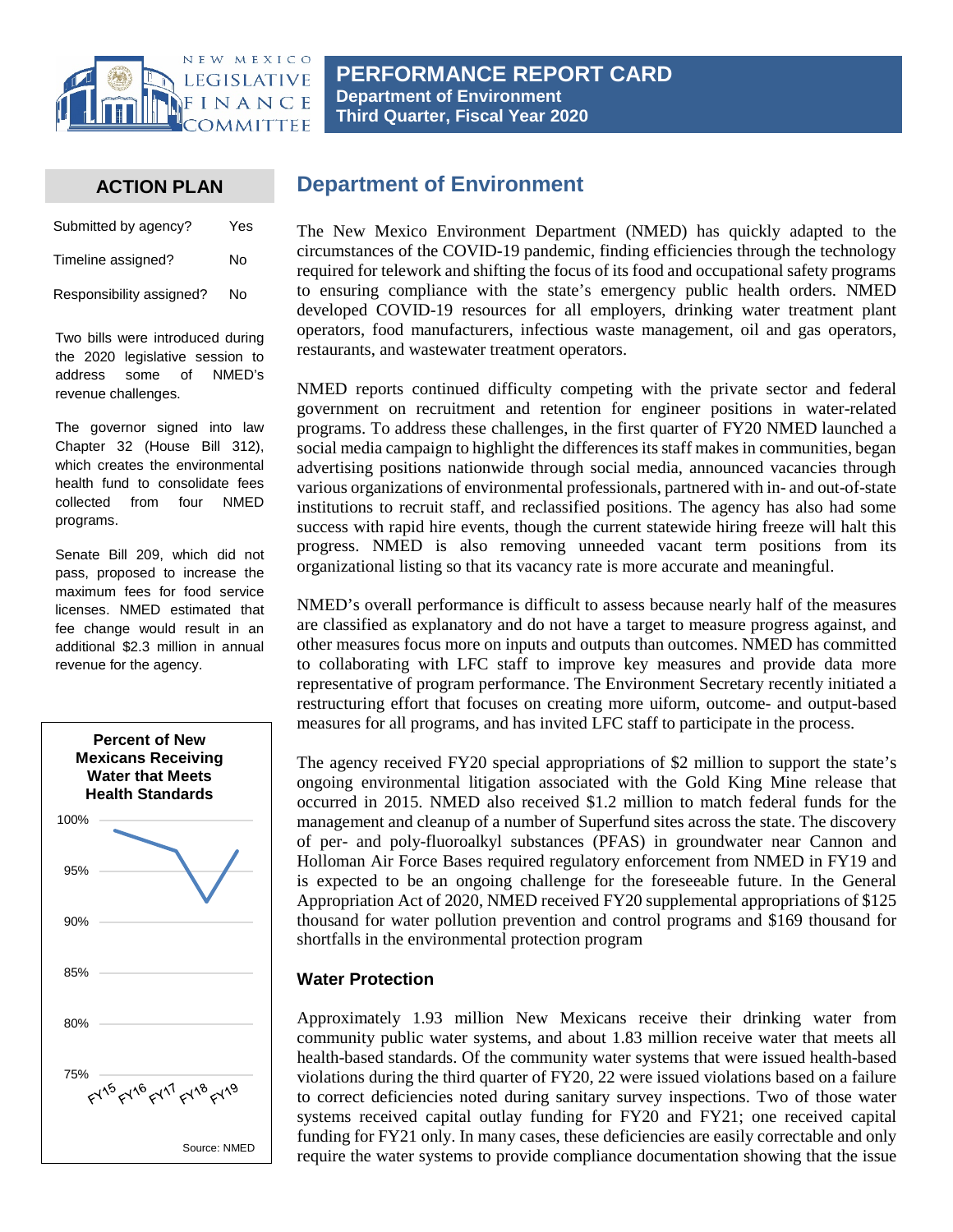

has been corrected. Seventeen other community water systems were issued more serious violations that often require major infrastructure improvements to treat contaminants. The Drinking Water Bureau works to help water systems understand and comply with drinking water standards that protect public health rather than merely issuing violations.

In the third quarter, NMED inspected 11 percent of facilities operating under a groundwater discharge permit. Inspections are behind schedule because staff were occupied with hearing preparation, water fairs, permit writing, and IPRA responses related to several controversial proposed permits, as well as the impact of COVID-19 on the ability to perform inspections. Staff do not expect to meet the FY20 target, but do plan to increase permit fees to generate additional revenue in FY21 that can be used to fund vacant positions. Current Ground Water Quality Bureau fee revenue covers approximately 10 percent of the program's costs.

A large portion of surface water quality impairments identified in New Mexico are due to nonpoint source pollution (e.g., land runoff). Watershed‐scale changes to improve surface water is a long-term investment. The Surface Water Quality Bureau produces the NonPoint Source (NPS) Annual Report, which evaluates reductions in NPS pollutant loading.

| <b>Budget: \$28,828.9 FTE:</b>                                                                                                             |             |             |               |             |                |                |               |
|--------------------------------------------------------------------------------------------------------------------------------------------|-------------|-------------|---------------|-------------|----------------|----------------|---------------|
| 189                                                                                                                                        | <b>FY18</b> | <b>FY19</b> | <b>FY20</b>   | <b>FY20</b> | <b>FY20</b>    | <b>FY20</b>    |               |
| <b>Measure</b>                                                                                                                             | Actual      | Actual      | <b>Target</b> | Q1          | Q <sub>2</sub> | Q <sub>3</sub> | <b>Rating</b> |
| Facilities operating under a<br>groundwater discharge<br>permit inspected annually                                                         | 54%         | 68%         | 63%           | 11%         | 23%            | 11%            |               |
| Facilities in compliance with<br>groundwater standards*                                                                                    | 1,482       | 1,582       | N/A           | 401         | 402            | 436            |               |
| Population served by<br>community water systems<br>that meet health-based<br>drinking water standards*                                     | 92%         | 97%         | N/A           | 95%         | 98%            | 95%            |               |
| EPA clean water state<br>revolving loan fund<br>capitalization grant and<br>matching state funds that are<br>for wastewater infrastructure | 100%        | 100%        | 100%          | 19%         | 76%            | 100%           | G             |
| Capital outlay dollars<br>disbursed, in millions*                                                                                          | \$25.6      | \$8.9       | N/A           | \$1.8       | \$4.0          | \$3.1          |               |
| Loan program dollars<br>disbursed, in millions*                                                                                            | \$25.7      | \$18.1      | N/A           | \$3.0       | \$7.6          | \$3.8          |               |
| <b>Program Rating</b>                                                                                                                      | Y           | G           |               |             |                |                | G             |

\*Measures are classified as explanatory and do not have targets.

#### **Resource Protection**

There are 3,087 underground storage tank systems at 1,168 regulated facilities across the state, of which 233 have outstanding violations that can threaten groundwater. New Mexico's compliance rate is above the national average of 70 percent. Inspections of underground storage tanks stopped in mid-March to comply with the COVID-19 public health order, but staff continue to perform other regulatory and oversight activities remotely. In the solid waste program, one facility out of 12 that were inspected during

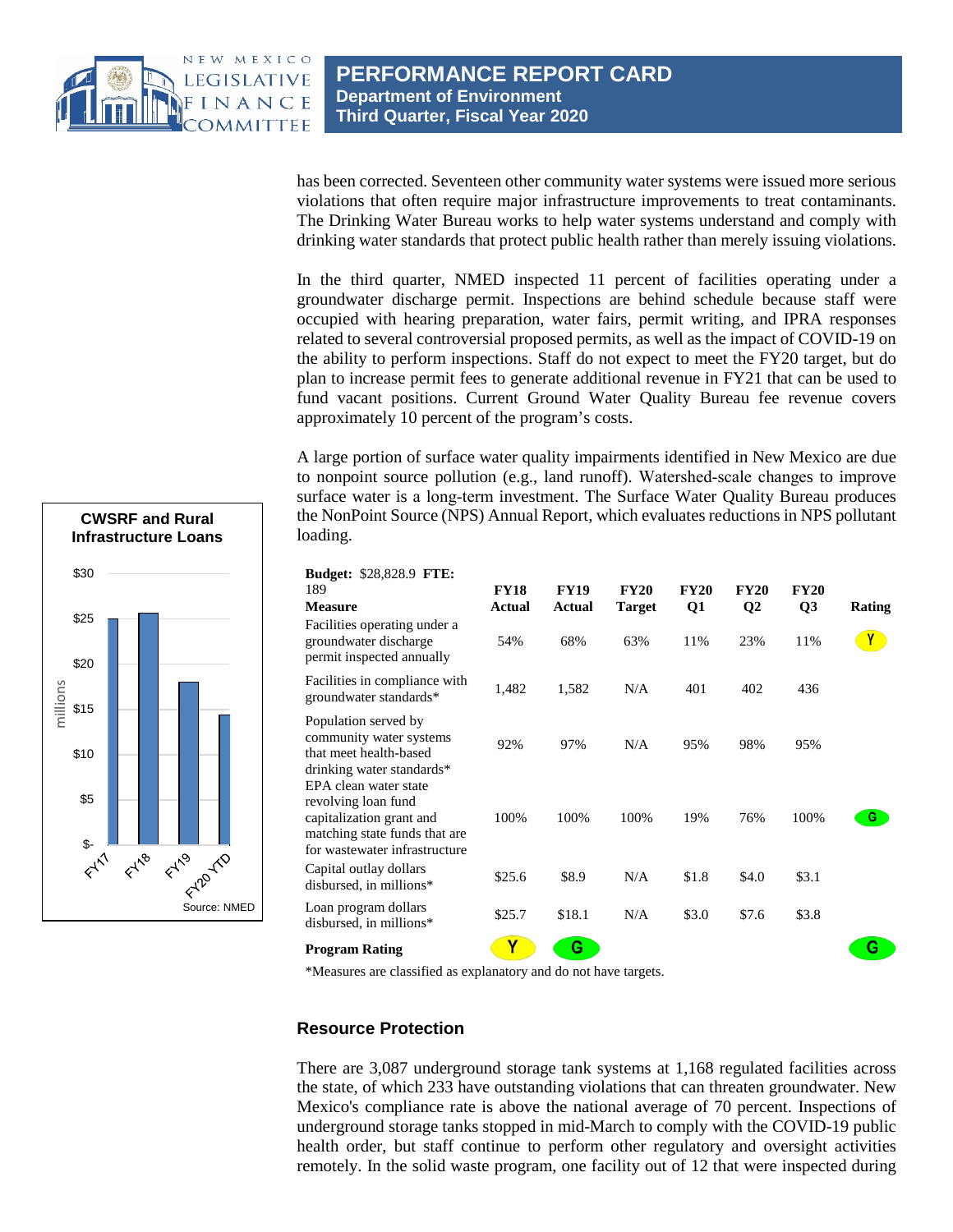

The Petroleum Storage Tank Bureau is increasing outreach and assistance to the regulated community to help improve compliance with regulatory requirements for underground storage tanks. Staff report that tank owners may still be learning about new regulations that were passed in 2018.

**PERFORMANCE REPORT CARD Department of Environment Third Quarter, Fiscal Year 2020**

the third quarter failed inspection, resulting in a 92 percent compliance rate. For the third quarter of FY20, all but two permitted municipal landfills in New Mexico complied with regulatory and permit-specific requirements for groundwater and/or vadose zone monitoring and reporting at the time of the inspection.

New Mexico currently has at least 78 large quantity hazardous waste generators (LQGs), four of which were inspected during the third quarter of FY20. Only one inspected generator was found to be in compliance with permit requirements. When the Hazardous Waste Bureau finds an LQG in violation of regulations, it issues an enforcement document and conducts formal enforcement if the responsible party is recalcitrant or the violations are egregious; monetary penalties may be imposed if the enforcement action is elevated to an administrative compliance order.

NMED and the New Mexico Attorney General's Office recently reached an agreement with ExxonMobil to settle a lawsuit that alleges the company obtained reimbursement from the state's corrective action fund (CAF) to clean up leaking petroleum storage tanks while collecting insurance money for the same costs. ExxonMobil will pay \$500 thousand into the CAF as part of the settlement. In addition to holding the industry accountable with state and federal laws, NMED is evaluating options to ensure corrective action funds are primarily used for small, independent facilities and abandoned sites.

| <b>FTE: 133</b><br><b>Budget: \$14,031</b>                                                                        | <b>FY18</b> | <b>FY19</b> | <b>FY20</b>   | <b>FY20</b>    | <b>FY20</b>  | <b>FY20</b>    |             |
|-------------------------------------------------------------------------------------------------------------------|-------------|-------------|---------------|----------------|--------------|----------------|-------------|
| <b>Measure</b>                                                                                                    | Actual      | Actual      | <b>Target</b> | Q <sub>1</sub> | $\mathbf{Q}$ | Q <sub>3</sub> | Rating      |
| Large quantity hazardous<br>waste generators inspected<br>and in compliance,<br>cumulatively*                     | 32%         | 39%         | N/A           | 25%            | 17%          | 25%            | $R_{\odot}$ |
| Underground storage tank<br>facilities compliant with<br>release prevention and release<br>detection requirements | 88%         | 86%         | 90%           | 83%            | 84%          | 80%            |             |
| Solid waste facilities and<br>infectious waste generators<br>found in compliance with<br>solid waste rules        | 94%         | 95%         | 95%           | 93%            | 93%          | 92%            |             |
| Landfills compliant with<br>groundwater sampling*                                                                 | 96%         | 99%         | N/A           | 100%           | 96%          | 92%            |             |
| <b>Program Rating</b>                                                                                             | v           |             |               |                |              |                |             |

\*Measures are classified as explanatory. Ratings are based on performance compared with prior years.

## **Environmental Protection**

In the third quarter of FY20, 99 percent of days had good or moderate air quality ratings. Although this measure has a target of 100 percent, NMED reports it as explanatory data because it does not regulate air quality in all areas of the state and significant emissions can be transported from outside NMED's jurisdiction. NMED reports that air quality permitting grew by 256 percent between 2008 and 2018, but the Air Quality Bureau did not increase inspection or permitting staff during that time, leading to difficulties meeting inspection goals. The lack of oversight may contribute to poorer air quality as